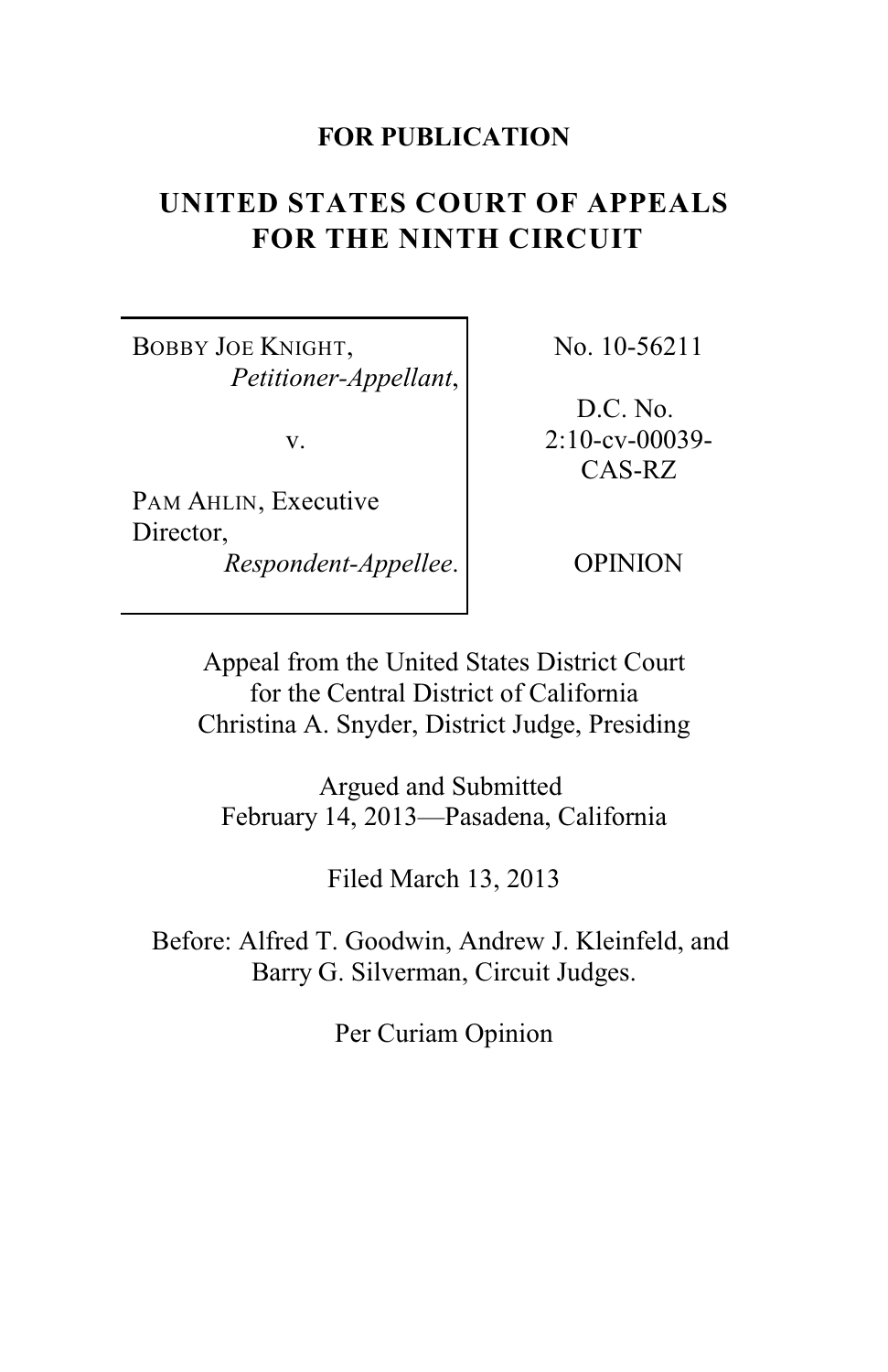# **SUMMARY \***

# **Habeas Corpus**

The panel reversed the district court's denial of a 28 U.S.C. § 2241 habeas corpus petition by a California state prisoner challenging his detention pending a civil commitment proceeding under the Sexually Violent Predators Act (SVPA). Knight was convicted of rape and sentenced to 20 years. Before his expected release in 2004, the state filed a SVPA petition and the superior court ordered that petitioner Knight remain in custody while awaiting trial. After challenging his detention in state court, Knight filed his federal petition, which the district court denied under the *Younger* abstention doctrine. The panel held that *Younger* does not apply because the proceedings are not "ongoing." The panel remanded with instructions that the district court grant a conditional writ requiring that Knight be tried within 90 days or released and the SVPA petition dismissed.

# **COUNSEL**

Matthew B. Larsen, Deputy Federal Public Defender, Los Angeles, California, for Petitioner-Appellant.

Patrick D. Moran and Shirley S. N. Sun, Deputy District Attorneys, Los Angeles, California, for Respondent-Appellee.

This summary constitutes no part of the opinion of the court. It has **\*** been prepared by court staff for the convenience of the reader.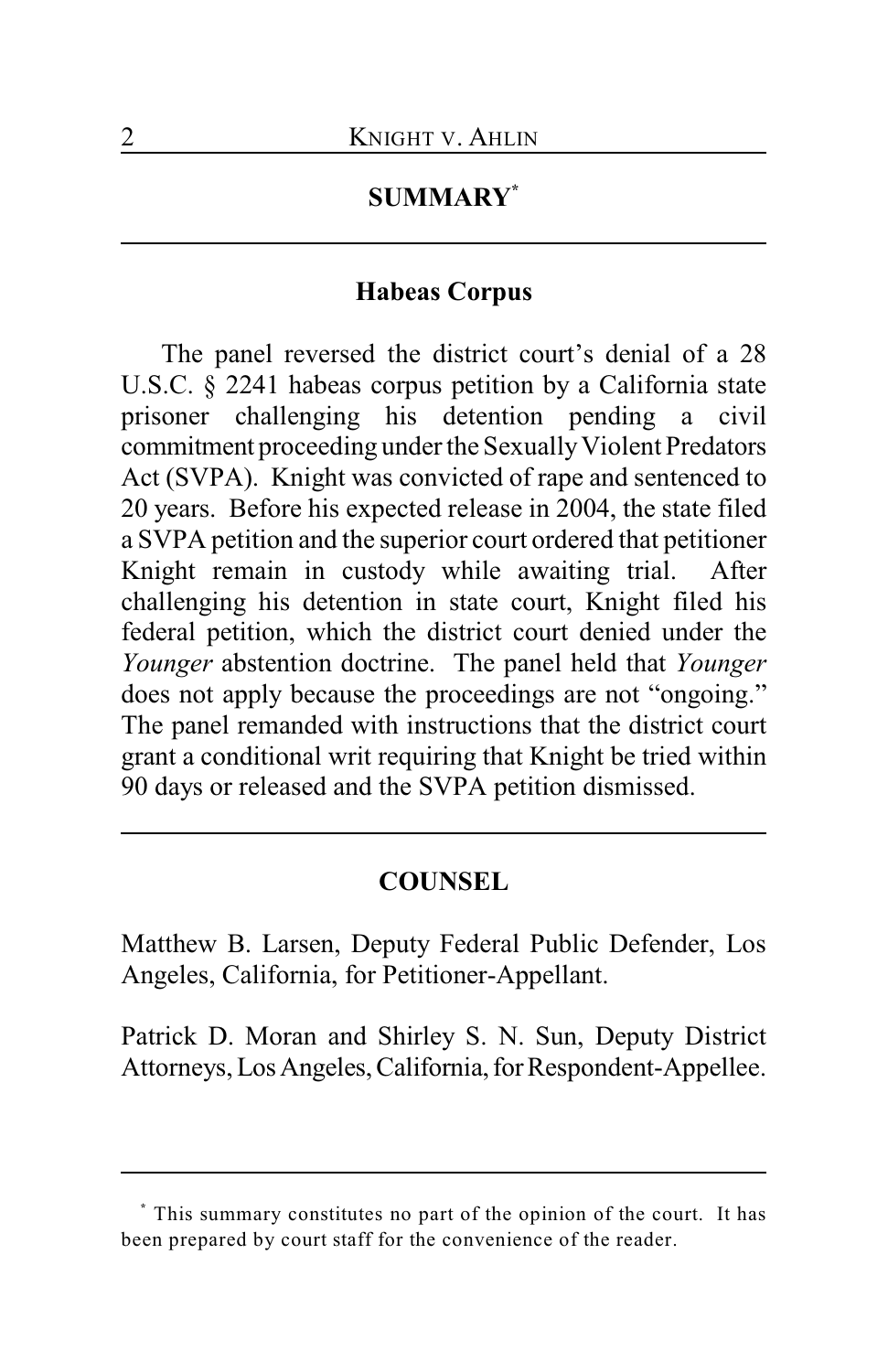## **OPINION**

#### PER CURIAM:

Bobby Joe Knight is a convicted rapist who served twenty years in California state prison. Knight's confinement pursuant to his prison sentence was expected to end in 2004, but just before his release, the state filed a civil petition against him under California's Sexually Violent Predator Act ("SVPA"), CAL. WELF. & INST. CODE §§ 6600 *et seq*. **1** Knight waived his right to a probable cause hearing, and the Los Angeles County Superior Court ordered him to remain in custody "in a secure facility" while awaiting trial. *Id.* § 6602.

The state's petition has never been tried. Between 2004 and 2009, Knight's counsel repeatedly requested or stipulated to numerous continuances, while Knight personally made repeated requests for new counsel. For its part, the government either acquiesced or agreed to the continuances. No effort was made to push the case to trial.

In April 2009, Knight filed a *pro se habeas corpus* petition in the Superior Court, claiming that his exceedingly

<sup>&</sup>lt;sup>1</sup> According to the SVPA, the state may civilly detain a prior sex offender and indefinitely commit him to state hospitals, if at trial the state proves "beyond a reasonable doubt" that he is likely to "engage in sexually violent criminal behavior" due to a mental disorder. *See* CAL. WELF. & INST. CODE §§ 6602, 6604; 6600(a)(1). The SVPA outlines the process of commitment by civil petition, *id.* § 6601, and provides that soon after the state files a petition, the Superior Court shall hold a hearing and determine "whether there is probable cause" to believe the respondent "is likely to engage in" sexually violent criminal behavior after his release. Id. § 6602. If so, the court "shall order" the respondent remanded to state custody pending trial. *Id.*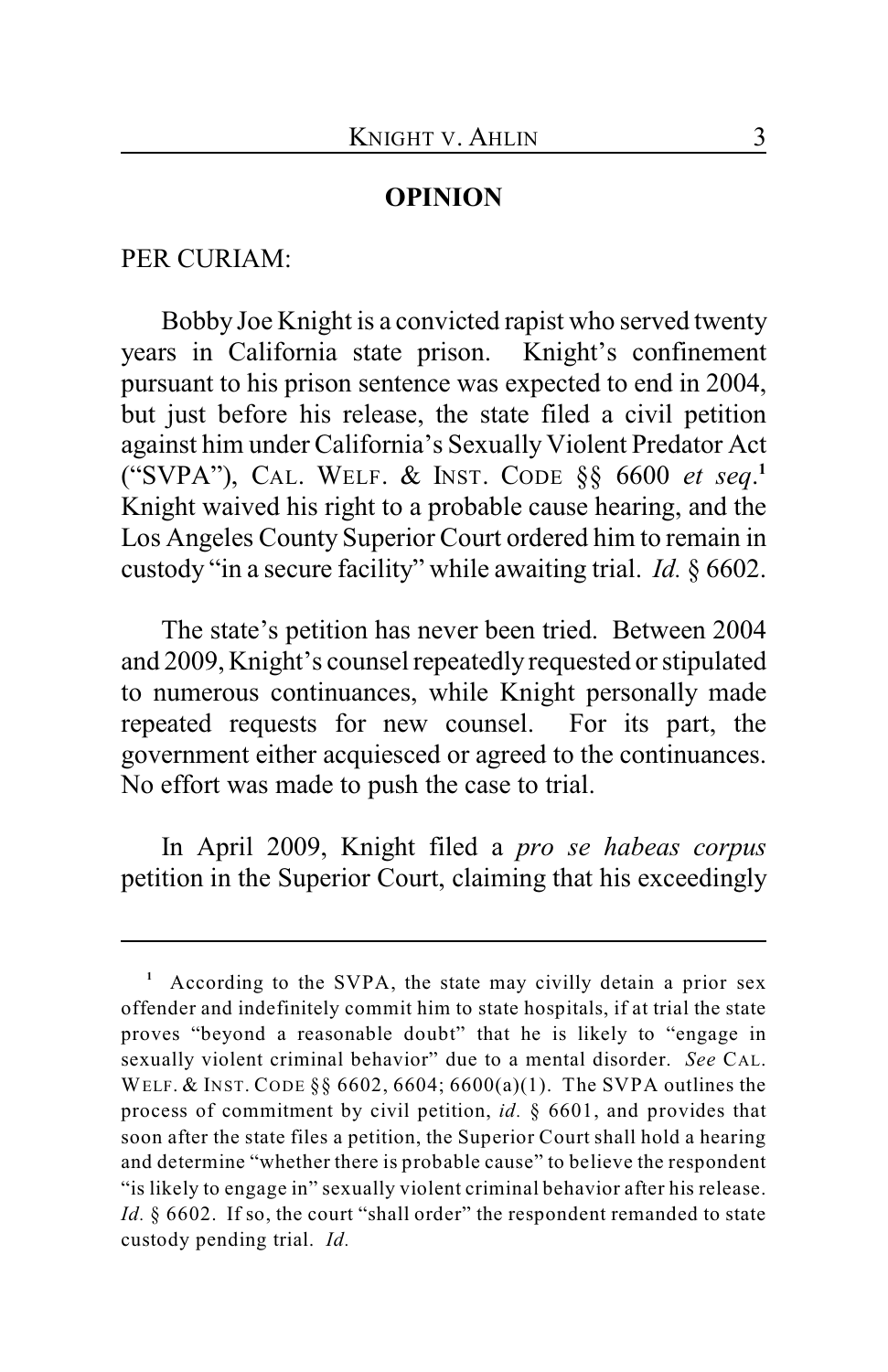lengthy detention violated his constitutional rights. However, the court denied the petition and the California appellate courts agreed. Meanwhile, Knight remained in custody and the SVPA petition made no progress. Knight's counsel and the government agreed to further continuances and came no closer to a trial on the merits.

On December 22, 2009, Knight turned to the federal courts for relief and initiated another *pro se habeas* petition. The district court concluded that the doctrine of *Younger* abstention applied and dismissed Knight's case. We disagree.

# **I.** *YOUNGER* **ABSTENTION**

The *Younger* abstention doctrine provides that in certain limited circumstances, federal courts may refuse to hear plaintiffs' constitutional challenges to underlying and ongoing state criminal or civil proceedings. *See Younger v. Harris*, 401 U.S. 37 (1971); *Middlesex Cnty. Ethics Comm. v. Garden State Bar Ass'n*, 457 U.S. 423, 432 (1982). Abstention is appropriate only in "carefully defined" circumstances, and "remains an extraordinary and narrow exception to the general rule" that federal courts must not decline to exercise their jurisdiction. *New Orleans Pub. Serv., Inc. v. Council of the City of New Orleans*, 491 U.S. 350, 359 (1989); *Potrero Hills Landfill, Inc. v. Cnty. of Solano*, 657 F.3d 876, 882 (9th Cir. 2011)*.*

The *Younger* abstention doctrine generally provides that when: (1) the underlying "hearings at issue constitute an ongoing state judicial proceeding"; (2) "the proceedings implicate important state interests"; (3) "there [is] an adequate opportunity in the state proceedings" for the federal plaintiff "to raise constitutional challenges"; and (4) the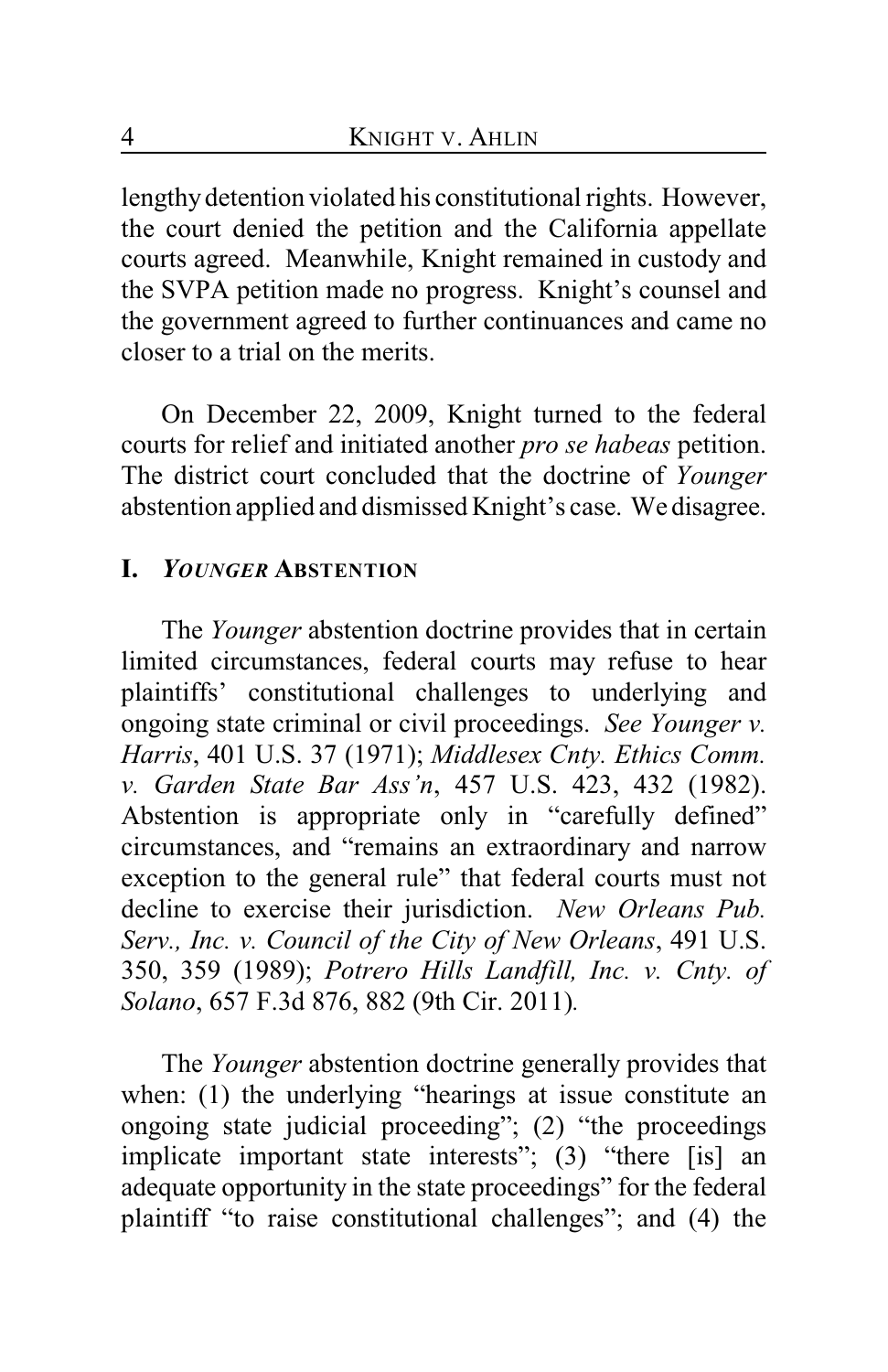federal action would "enjoin" the state proceedings "or have the practical effect of doing so," federal courts should abstain*. Gilbertson v. Albright*, 381 F.3d 965, 973 (9th Cir. 2004) (en banc); *Potrero*, 657 F.3d at 882 (internal quotation marks omitted).

# **II. APPLICATION**

We review the district court's application of *Younger* abstention *de novo*, *Gilbertson*, 381 F.3d at 982 n.19, and reverse.

*Younger* abstention fundamentally requires an *ongoing* state proceeding. *See Gilbertson*, 381 F.3d at 973. But Knight's SVPA petition proceedings were not "ongoing," except in name only, when he filed his federal *habeas* petition. *See id.* at 969 n.4 ("critical date" for deciding whether *Younger* abstention applies is "the date the federal action is filed");*Kitchens v. Bowen*, 825 F.2d 1337, 1341 (9th Cir. 1987). Moreover, the state court has postponed consideration of the case pending a decision in the federal court. Because the proceedings are not "ongoing," *Younger* abstention does not apply. *See Walnut Props., Inc. v. City of Whittier*, 861 F.2d 1102, 1107 (9th Cir. 1988). In *Walnut Properties, Inc.*, we held that where the state court proceedings had been stayed "pending resolution of the federal proceedings," there "were no truly 'ongoing' proceedings which would justify abstention." *Id.* We held that *Younger* "concerns are not present where a state court has stayed its own proceedings pending resolution of the case in a federal forum." *Id.*